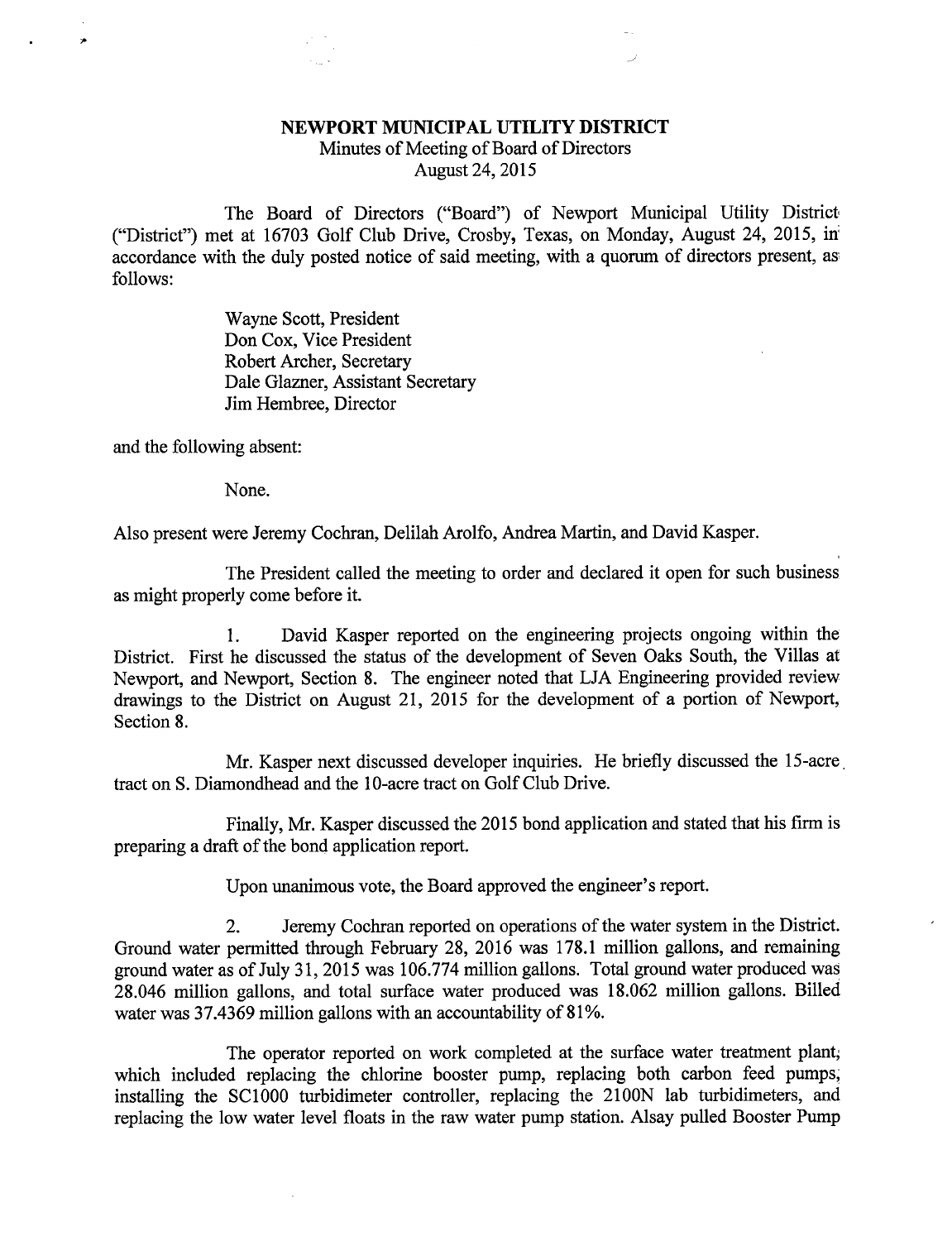No. 3 for repairs. Mr. Cochran provided a the Board with a quote from Alsay to repair Booster Pump No. 3 in the amount of \$4,020. After discussion, upon unanimous vote, the Board approved the quote from Alsay in the amount of \$4,020. Pending work includes changing the oil in the air compressors and blowers, and repair to Booster Pump No. 3 by Alsay.

Mr. Cochran then discussed the status of the water wells in the system. Completed work at Water Plant No. 1 included replacing the solenoid valve on the chlorine feed system. Pending work at Water Plant No. 1 includes replacing a leaking check valve, and repair and installation of the well motor by Alsay at Water Plant No. 2.

Mr. Cochran then reported on the status of the wastewater system in the District. Total flow for July amounted to 18.944 million gallons, with an average daily flow of 0.611 million gallons. There was 2.3" of rainfall for the month. There were no violations noted at the facility.

The operator next reported on work completed at the wastewater treatment plant, which included pressure washing the spiral screen and brushes, and cleaning Chlorine Contact Chamber No. 1 and No. 2. Pending work includes cleaning rags from the RAS channels and having sludge hauled from Digester No. 1.

Mr. Cochran next discussed the operations of the District lift stations. The operator installed degreaser blocks in the lift station wet wells, and EFS adjusted the pump level settings on all of the lift pumps in order to optimize run time and reduce wear and tear on the pumps.

Mr. Cochran then reported on the District work. There were 20 water leaks and main line repairs, 10 sewer back-up and sewer line repairs, 14 taps, four meters were changed out, and five maintenance items.

Next Mr. Cochran discussed several issues with new construction that is occurring on Jib Ct. A driveway had to be removed at 16719 Jib Ct. to conduct the sewer tap for 16723 Jib Ct. The driveway appeared to be encroaching onto the property at 16723 Jib Ct. and cannot be returned to its original location. The resident is disputing the property lines and was informed by the operator to have a survey performed to rectify the situation. In addition, the home being constructed at 16723 Jib Ct. was not built with a high enough elevation to connect to the tap that was conducted on the sewer main. Kendall Homes was informed prior to construction to build the elevation up high due to the shallowness of the sewer main. The operator informed the Board that Kendall Homes is requesting the ability to install a grinder pump to connect sewer service because their elevation is not at the appropriate grade. The Board discussed the matter and acting upon the operator's recommendation denied the request. Kendall Homes will need to adjust their service line to tie into the tap.

Upon unanimous vote, the Board approved the operator's report as presented.

3. Mr. Cochran then discussed the District parks meeting that was held on August 19, 2015. Mr. Cochran provided the Board with additional information regarding the key fobs and internet service. The Board discussed the options presented. After discussion, upon unanimous vote, the Board authorized the operator to work with Verizon for internet service at